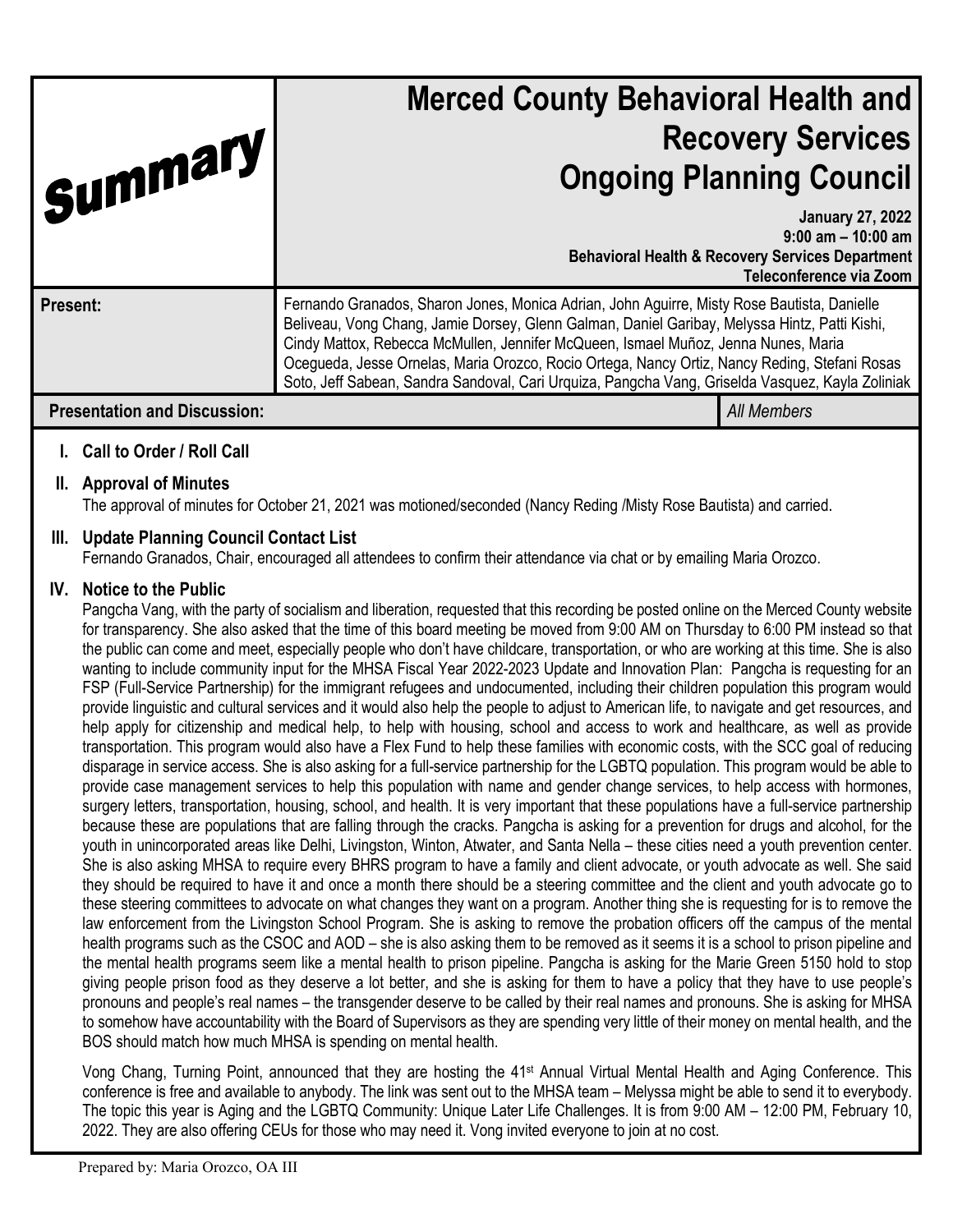John Aguirre, the Executive Director of the Central California LGBTQIA+/2S Collaborative, briefly introduced himself and informed that they are contracted with BHRS and they are doing a partnership with the Merced Pride Center, and some other queer groups in the area to develop the Queer-Peer Network. This will consist of setting up various support groups throughout the county and for LGBTQ populations. They will also be doing a series of trainings for BHRS and other groups on Cultural Competency with LGBTQ clients.

Jennifer McQueen, the new Executive Director of the Merced Pride Center, located inside the Mac on the 3<sup>rd</sup> floor, room 5. They invite anyone and everyone to visit. She expressed how happy she is to be here and be joining with John and the Collaborative, as well as the Alliance, GLSN, and other partners in Merced to really advocate and do some great work for the LGBTQIA+ Community.

John Aguirre added that all this is possible with MHSA funding through BHRS.

Stefani Rosas, Golden Valley Health Centers, announced that they are currently working on vaccine boosters if anyone in the community is interested. This Saturday they will be at UC Merced from 9:00 AM – 3:00 PM and on Tuesday, February 1st they will be at Merced College from 10:00 AM – 2:00 PM. Fernando Granados asked if there was a flyer available with the information to send to the group. Stefani does not have a flyer but she will email the information. Fernando requested that it be emailed to Maria Orozco to ensure they all receive a copy.

## **V. Chair's Report**

Fernando Granados did not have a report per se. He asked the group to continue being champions and reducing the stigma of mental health. They did have tragedy that occurred in the small community of Le Grand and one of the things that is constantly being brought up is the individual's mental health. Fernando feels that mental health is being portrayed in a very negative and stigmatizing way – we don't know the circumstances of that, but it is another example of when something happens out in the community automatically it goes into mental health. We don't know if this individual suffered from mental health issues or not, but again it is something that as people are having conversations, mental health is coming to the forefront in a very negative way. He encouraged everyone to continue educating individuals on mental health and the reduction of stigma.

## **VI. BHRS Report**

Sharon Jones, MHSA Coordinator, reported that some of the things happening at Behavioral Health & Recovery Services that first of all is the CalAIMs and the reorg of the infrastructure. There are many information notices that are coming out – those can be accessed on the Department of Health Care Services website. A lot of the core areas they are addressing is documentation, the way that specialty mental health programs are going to document the services they provide. They are looking at medical necessity and how it's currently looked at; there may be a change in the medical necessity framework as well. Also, they are looking at having a northside clinic in the north area of Merced County like Winton, Livingston, Delhi, and Hilmar – those areas would access this clinic. Sharon will have more information on these topics. For the CalAIM topic, Jennifer Mockus, with Central California Alliance, is scheduled to present at future meetings. Sharon will find out more information about where they are in the process for the northside clinic. Also, there will be an electronic health record change. They are switching electronic health records and a lot of work is on the back end to get it up and running and changed to Credible.

# **VII. COVID-19 Update**

In terms of COVID-19, everyone here at Behavioral Health & Recovery Services is required to wear a mask indoors. Also, they have testing twice a week for individuals who have not received their vaccines, and of course they're practicing safety using hand sanitizer, and wearing masks – if you are not feeling well, let your supervisor know so you can stay at home and be safe instead of feeling like you have to come in.

### **VIII. Update on Community Program Planning Process**

Sharon Jones thanked Pangcha for her feedback and all of her input because we are still in the middle of the Mental Health Services Act community planning process and during that time we ask for your feedback. Pangcha demonstrated a beautiful way to give feedback and to provide suggestions. It is welcome from everyone because we are in the community planning process. Also, if anyone would like to host a focus group, there are some more upcoming focus groups. Sharon said to please reach out to Maria Orozco so that feedback is collected because it is about the voice of the community – MHSA says "there is nothing about us without us." As a part of this stakeholder committee, we have to hear the voices so that transformation can occur. She noted that all the time we might not get everything that we want and all the changes, but how will we even move forward if we don't know what the suggestions are. Once again, if interested in setting up a focus group, reach out to the MHSA team. If there is feedback you want to provide away from a focus group, it can be sent in an email, feedback /comment cards, and through this monthly meeting. Sharon informed that they are on track – they have to get the Annual Update to the state before June  $30<sup>th</sup>$ . A part of that are focus groups, key informant interviews, ay feedback, and any changes that are going to occur. Of course, also the public hearing. Once the draft is ready, then it has to be posted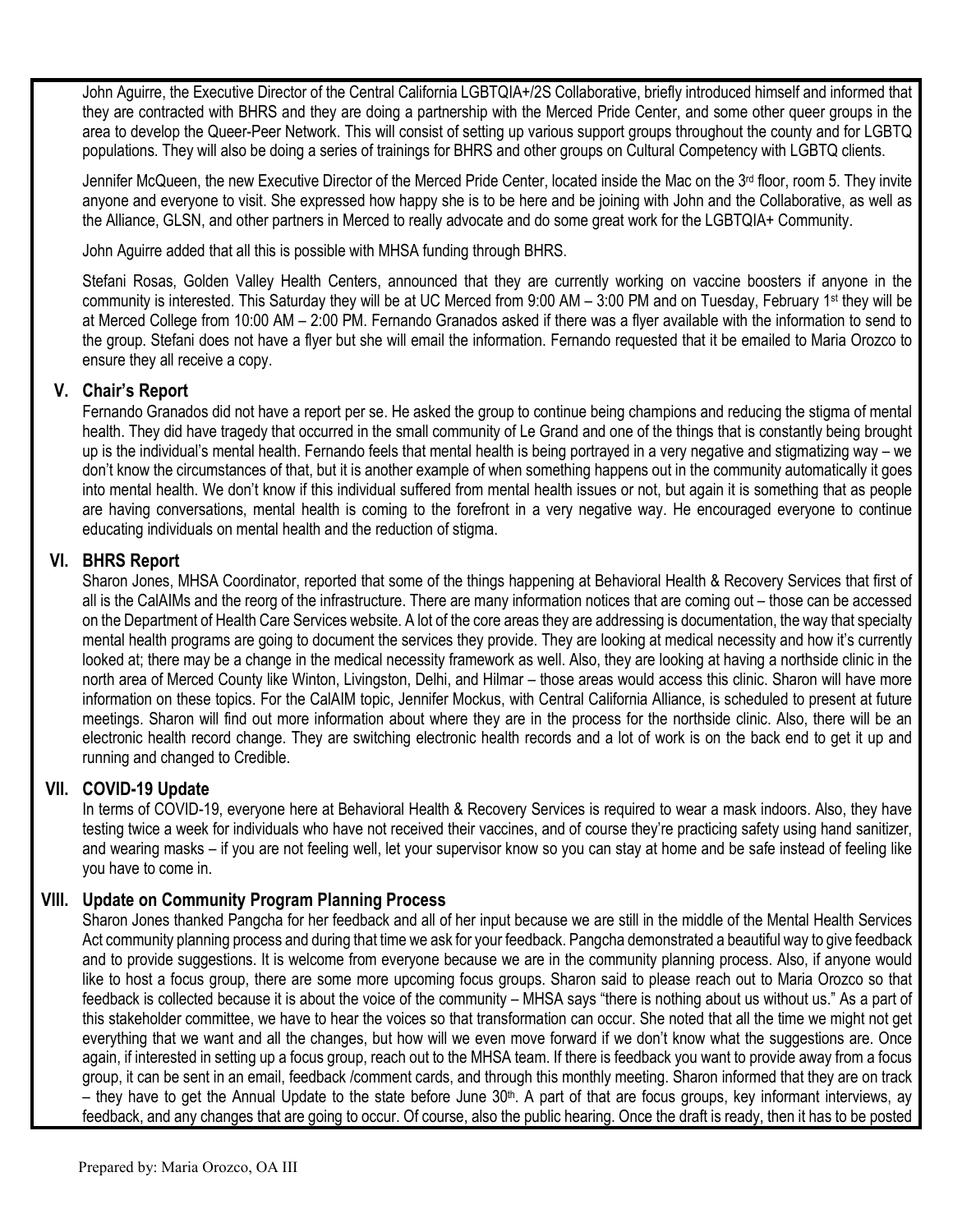for 30 days. After the 30-day posting, there is a public hearing where they take a look at it, and from there it goes to the Board of Supervisors.

Nancy Reding, LGBTQ+ & GLSN, commented that when she started this council, there was absolutely zero amount of grant going to the LGBTQ+ community. After Sharon's assistance and a lot of persuasion, they got their first grant – it continues to increase. Nancy said to keep in mind that focus groups do work. She thanked Sharon for being an ally and for her support.

Sharon Jones thanked Nancy Reding for all of her participation on this committee. Of course, they can still receive her feedback even if she doesn't attend the committee, but she is no longer going to be the co-chair. Sharon extended her gratitude to Nancy for all of feedback, for being courageous and speaking out, as well as for advocating. She noted that there is nothing more powerful than advocacy, especially for individuals that are unserved, feel that they don't have a voice, or feel like the systems don't support them. Sharon thanked Nancy once again because she has demonstrated a beautiful job and she will continue because that's the Nancy that Sharon knows. Sharon asked for everyone to thank her for all the hard work for this committee.

Fernando Granados asked if focus groups are being conducted in person or virtually? Sharon explained that it depends on the individual. She shared that before she went on vacation she facilitated a few in person, keeping the mask on and social distancing. Sharon would say either way would work within safety guidelines. Fernando mentioned that he was not sure if they were back to doing in person events or not.

Nancy said she would like to keep the March  $2^{nd}$  LGBTQ focus group on Zoom; she thinks they could reach a wider community of people. Sharon agreed and said that Zoom helps people to adapt. John Aguirre asked if Sharon could share that information on that focus group with him and the Merced Pride Center so that they could promote it. Nancy explained that MHSA will be working on the flyer. Nancy requested that Maria send John and Jennifer any information about that. She noted that she communicates closely with them but would like to make sure that they are on any type of lists.

#### **IX. Presentation: RDA Capacity Needs Assessment Report**

Sharon Jones briefly introduced Resource Development Associates. She explained that they would be presenting on the Capacity Needs Assessment – this came out of the Mental Health Services Act audit in 2019 and was part of their plan of correction to identify what the needs were. Sharon is grateful that they have met the requirements for the plan of correction.

Jamie Dorsey presented a PowerPoint presentation to the council regarding the BHRS Capacity Needs. The presentation included information such as the capacity assessment background and activities, BHRS consumers and demographic information, service awareness, service access and delivery, cultural competence and responsiveness, as well as service provider staffing and capacity.

Pangcha Vang asked if there was any data on the undocumented population, the formerly incarcerated population, or the LGBTQ+ population. Jamie explained that unfortunately they don't have data around the undocumented population – that is not something that was disclosed or people's prior incarceration history. They do have some information just on the number of folks who participated in forensic programs like Behavioral Health Court or justice involved programs. Jamie added that unfortunately, the LGBTQ+ population was another area where they didn't have a ton of information on Anasazi; it was mostly underreported. Most people declined to answer or it just wasn't consistently captured across the population. They do have some information from the survey. At least 10 percent of those who participated in the survey reported that they were LGBTQ+, but unfortunately the information was pretty scarce on the population itself. Pangcha requested if in the future they could get information on the formerly incarcerated population, not in the court behavioral program, but in quality mental health program. Jamie took note of that.

John Aguirre asked a question in regards to SOGI (Sexual Orientation Gender Identity Expression) data. He knows the county struggles in collecting the SOGI providers – is there a plan or recommendation in this report to work on that to make it easier to collect, as well as to train staff and service providers on how to collect that data in a sensitive manner so that people will be comfortable answering that question about sexual orientation, gender identity, and gender expression. The federal government, their medical, is a binary system where they only give the option of male or female. There is very little room to add for LGBT, but in California we are a nonbinary state – we have male, female, and a non-binary option. John asked, how are we working on that locally to make sure to cross those systems to work together and collect their data locally. He also asked, with the due certification of peer to peer workers that is coming in 2022, how is the county integrating that? what model is the county going to follow and will they have trainings?

Sharon Jones explained that in terms of the peer-to-peer certification, no determination has been made on that yet, but we will definitely be selecting one of those options. Within our system, we've had peer-support for quite a long time, since the 14 years Sharon has been here. She noted that we definitely will be building capacity. Sharon thinks that what has started already is training to document in the electronic health record for peers. In terms of the data, a lot of the work as they move forward, will be on the Cultural Humility, Health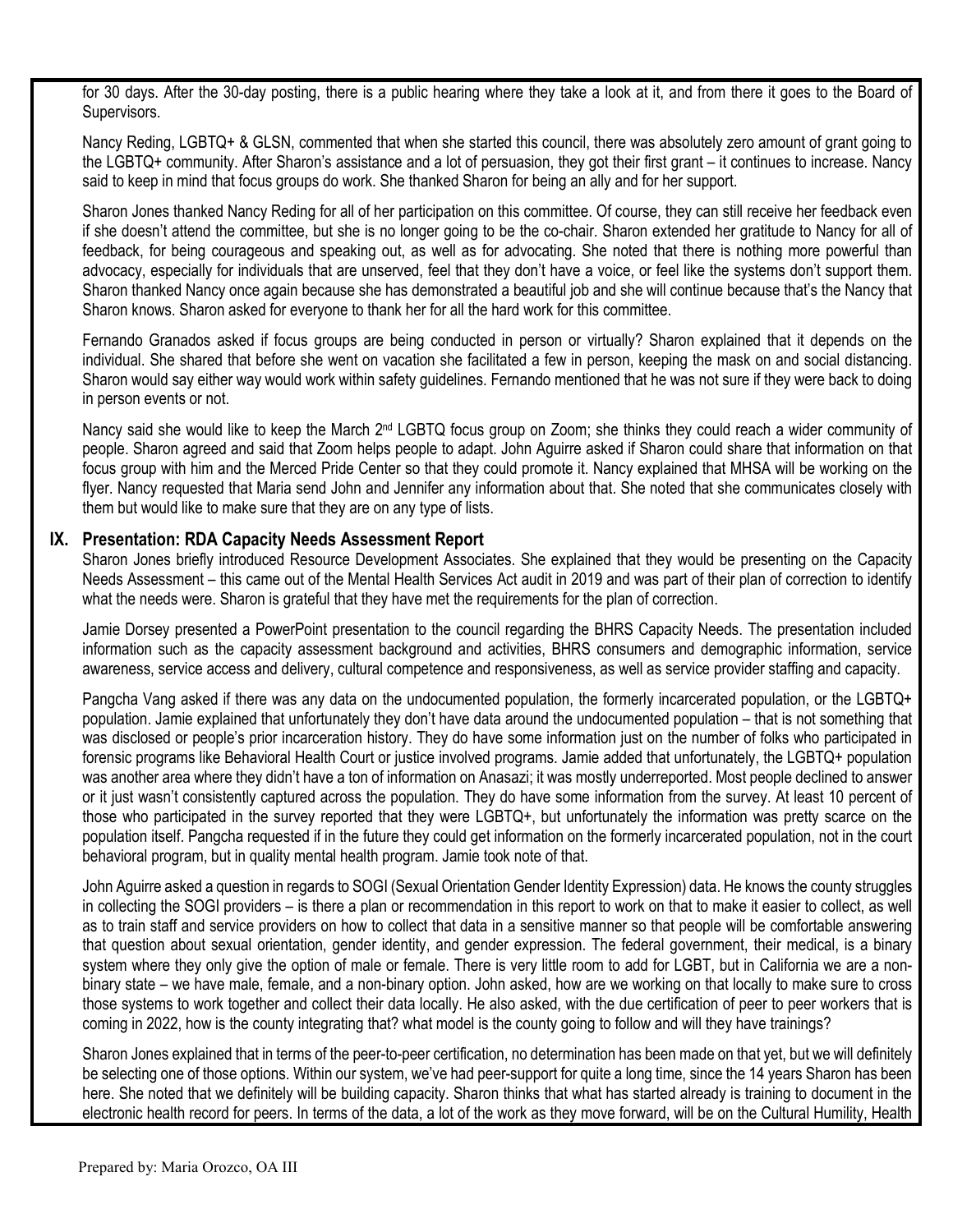Equity and Social Justice Committee Agenda to see how we can inform those decisions and move toward a change and better improvements.

# **X. Discussion on Community Needs**

Nancy Reding commented that this has always been an issue ever since she has been involved, as far as collecting data. She thinks there needs to be some type of group to address this – how we can or how you all can gather accurate data. When Nancy first came on about 5 years ago, there was zero data of LGBTQ people in the system. Nancy said we also have to address the stigma that many cultures deal with. She is not sure how to do that but she would suggest to work with John and Jennifer, and possibly with GLSEN (Gay, Lesbian, and Straight Education Network) on a school level to successfully raise the accurate information data. Nancy thinks Merced would benefit from the accurate data.

Sharon Jones asked Nancy if it was possible to have GLSEN present at the Cultural Competence meeting, or even this meeting.

Nancy said it might be but she is really not working there and noted that they are all educators. Sharon suggested that maybe John Aguirre can present at the Cultural Competence meeting to start moving towards the conversation on data, stigma and sensitivity. Sharon asked John if he could possibly do a workshop for the committee. John agreed and suggested maybe doing one on the importance of SOGI data. Nancy also suggested that maybe they can collect data at their events. She really thinks there needs to be some collaborative work between Sharon and the other group. Without collecting the data, going into Behavioral Health & Recovery Services it might be safer. Sharon stated that moving forward this will be a standing agenda item on our Cultural Humility Committee agenda.

John Aguirre shared that he reviewed a few Cultural Competency plans throughout the state, and when he reviewed Merced County's plan, there was quite a bit of SOGI data compared to other counties. John expressed that he was really impressed by that because some counties don't even mention LGBTQ relations at all as if they don't exist. John thanked Sharon for being able to provide the numerical data.

Nancy Reding added that she is not connected in any way except for just working different events with John and Jennifer. She stated that they are the best to connect with to do outreach and data gathering. Sharon will be emailing John.

Fernando Granados noted that he really liked John's suggestion that training be provided to providers to get some of this information – they have to be able to feel comfortable in asking questions and making the client feel comfortable to disclose.

John mentioned that it's not every day that you ask people about their sexual orientation. It's not a comfortable subject for people or for providers; there is stigma with that on their end that is picked up by clients which will make them not want to respond.

Nancy shared that she started in mental health in the 80's, and she knows it has changed somewhat in Merced. She thinks the response it's very important when somebody does identify with the LGBTQ community, and the training among the staff at BHRS. She said there are multiple ways that they have to work together.

Fernando said that is one of the things he likes about that report, that it says it is important that BHRS works with community -based organizations because we are all really providing services to the same population and we want to be able to provide good services to them. He added that we are constantly having fear with our staffing that if they go to BHRS and from there to a different system, it is very difficult. Fernando mentioned the superintendent's report in which he is saying he wants 10,000 mental health workers into the school systems throughout California. When we are looking at 10,000 mental health workers, then we are thinking that they are going to take our workers away; it is a big number and Fernando doesn't think we have that many individuals or clinicians in the state to be recruited in a different area. He thinks the collaboration with other organizations is very important. Nancy agreed with Fernando.

### **XI. Administrative Updates and Changes**

No updates or changes.

### **XII. Announcements**

Sharon Jones thanked Jamie for her presentation, for sharing it in a really transparent manner and speaking to it – she said they did a very good job with the report. They have also given something to further build out and build upon with the Cultural Humility Committee and the Ongoing Planning Council.

Fernando noted that a copy of the Power Point presentation and full report were provided in an email from Maria.